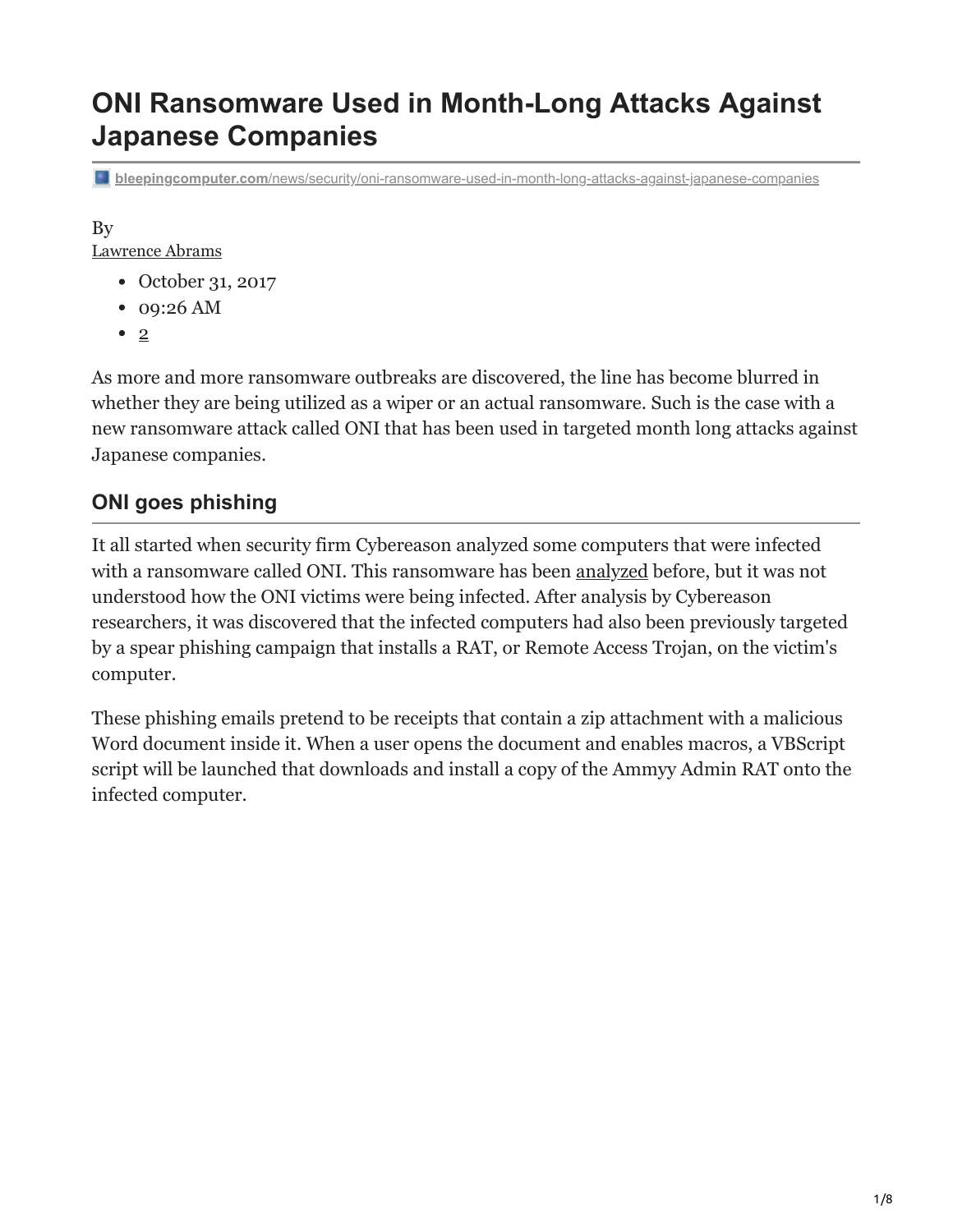

# **Source: Cybereason**

While Ammyy Admin is a legitimate remote administration tool, in this case it is being used by the attackers to gain full access to the system. [According to Cybereason](https://www.cybereason.com/blog/night-of-the-devil-ransomware-or-wiper-a-look-into-targeted-attacks-in-japan), they have found instances of this RAT being installed as far back as December 2016 and as recently as September 2017.

Cybereason has told BleepingComputer that all of the targets were medium-large companies and there have not been any reports of government related incidents.

## **Covering their tracks**

Once the attackers were able to gain access to a network, they further worked on gaining access to the domain administrator account and servers. Unfortunately, at this point it becomes a bit fuzzy as to what the attackers were doing during their three to nine month access to the hacked network.

Cybereason has told BleepingComputer that "it's safe to assume that sensitive data was exfiltrated during those months of active hacking operation".

When the attackers were finished with their hacking operation, ONI Ransomware would come into play. As the attackers had access to the domain servers, they would utilize Group Policy Scripts to execute a batch file that cleaned up over 460 different event logs in order to cover their activities.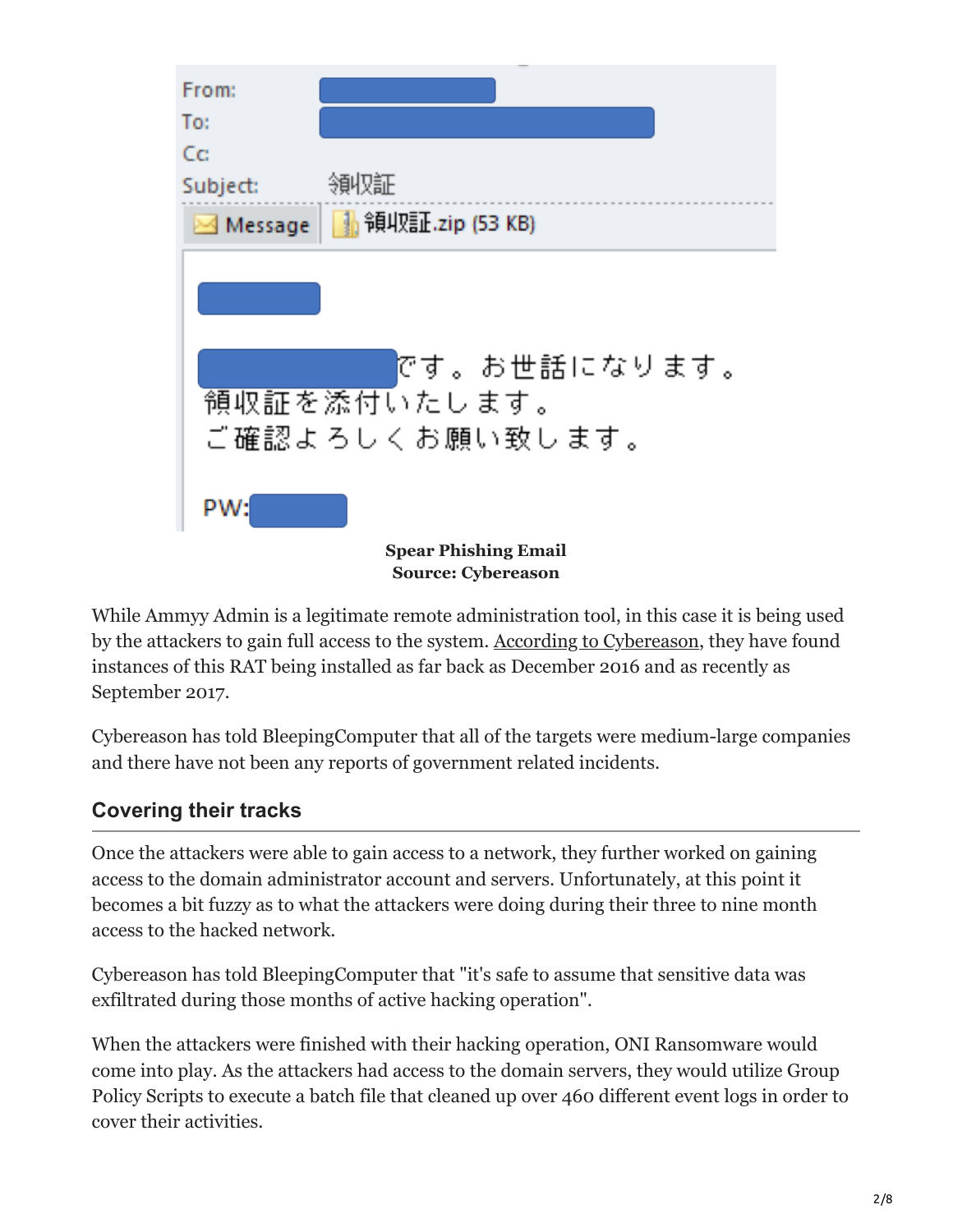|                 | clean.bat                   | $\mathbf x$                                               |
|-----------------|-----------------------------|-----------------------------------------------------------|
| 1               | wevtutil.exe cl Analytic    |                                                           |
| 2<br>3          | wevtutil.exe cl Application |                                                           |
|                 |                             | wevtutil.exe cl DirectShowFilterGraph                     |
| 4               |                             | wevtutil.exe cl DirectShowPluginControl                   |
| 5               |                             | wevtutil.exe cl EndpointMapper                            |
| 6               |                             | wevtutil.exe cl ForwardedEvents                           |
| 7               |                             | wevtutil.exe cl HardwareEvents                            |
| 8               |                             | wevtutil.exe cl Internet Explorer                         |
| 9               |                             | wevtutil.exe cl Key Management Service                    |
| 10              |                             | wevtutil.exe cl MF_MediaFoundationDeviceProxy             |
| 11              |                             | wevtutil.exe cl "Media Center"                            |
| 12 <sup>2</sup> |                             | wevtutil.exe cl MediaFoundationDeviceProxy                |
| 13              |                             | wevtutil.exe cl MediaFoundationPerformance                |
| 14              |                             | wevtutil.exe cl MediaFoundationPipeline                   |
| 15              |                             | wevtutil.exe cl MediaFoundationPlatform                   |
| 16 <sup>1</sup> |                             | wevtutil.exe cl Microsoft-IE/Diagnostic                   |
| 17              |                             | wevtutil.exe cl Microsoft-IEFRAME/Diagnostic              |
| 18              |                             | wevtutil.exe cl Microsoft-PerfTrack-IEFRAME/Diagnostic    |
| 19              |                             | wevtutil.exe cl Microsoft-PerfTrack-MSHTML/Diagnostic     |
| 20              |                             | wevtutil.exe cl Microsoft-Windows-ADSI/Debug              |
| 21              |                             | wevtutil.exe cl Microsoft-Windows-API-Tracing/Operational |
| 22              |                             | wevtutil.exe cl Microsoft-Windows-ATAPort/General         |
| $23 -$          |                             | wevtutil.exe cl Microsoft-Windows-ATAPort/SATA-LPM        |
| 24              |                             | wevtutil.exe cl Microsoft-Windows-ActionQueue/Analytic    |

**Clearing Event Logs Source: Cybereason**

This same script would also deploy the ONI ransomware on computers in order to encrypt files and to possibly further obfuscate the activities of the attackers.

### **ONI Ransomware: A Ransomware or a Wiper?**

An interesting aspect of this attack was that the attackers used two different versions of the ONI Ransomware. One version, which was used to mostly target non-critical computers, is a GlobeImposter variant that acts as a user mode encryptor.

When installed, ONI Ransomware would encrypt the computer's files and append the **.oni** extension to encrypted files as shown below.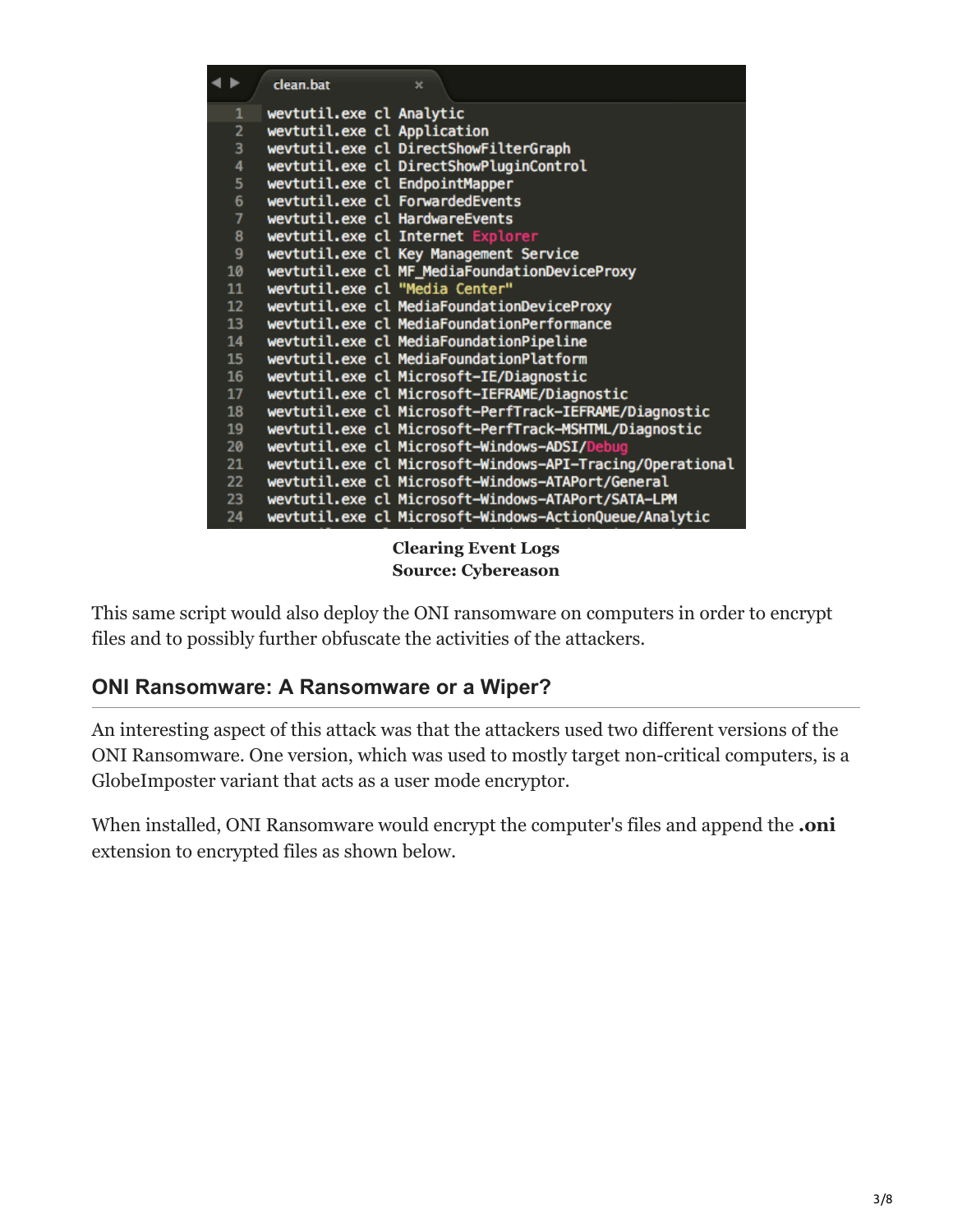| $\rightarrow$ test |                                                       |            |            | $\overline{\phantom{a}}$<br>$\ast_{\hat{\mathcal{T}}}$ | Search test | $\begin{array}{c c c c c} \hline \multicolumn{3}{c }{\mathbf{C}} & \multicolumn{3}{c }{\mathbf{D}} & \multicolumn{3}{c }{\mathbf{X}} \\\hline \multicolumn{3}{c }{\mathbf{C}} & \multicolumn{3}{c }{\mathbf{D}} & \multicolumn{3}{c }{\mathbf{X}} \\\hline \multicolumn{3}{c }{\mathbf{D}} & \multicolumn{3}{c }{\mathbf{S}} & \multicolumn{3}{c }{\mathbf{S}} \\\hline \multicolumn{3}{c }{\mathbf{D}} & \multicolumn{3}{c }{\mathbf{S}} & \multicolumn{3$ | ٩             |
|--------------------|-------------------------------------------------------|------------|------------|--------------------------------------------------------|-------------|-------------------------------------------------------------------------------------------------------------------------------------------------------------------------------------------------------------------------------------------------------------------------------------------------------------------------------------------------------------------------------------------------------------------------------------------------------------|---------------|
| Organize -         | Include in library<br>Share with $\blacktriangledown$ | Slide show | New folder |                                                        |             | $\Box$<br>$\overline{\phantom{a}}$                                                                                                                                                                                                                                                                                                                                                                                                                          | 0             |
| <b>P</b> Favorites |                                                       |            |            |                                                        |             |                                                                                                                                                                                                                                                                                                                                                                                                                                                             | ۰<br>$\equiv$ |
| <b>D</b> Libraries |                                                       |            |            |                                                        |             |                                                                                                                                                                                                                                                                                                                                                                                                                                                             |               |
| <b>B</b> Homegroup | !!!README!!!.html                                     | 1.doc.oni  | 1.jpg.oni  | 1.png.oni                                              | 2.doc.oni   | 2.jpg.oni                                                                                                                                                                                                                                                                                                                                                                                                                                                   |               |
| De Computer        |                                                       |            |            |                                                        |             |                                                                                                                                                                                                                                                                                                                                                                                                                                                             |               |
| <b>EN Network</b>  |                                                       |            |            |                                                        |             |                                                                                                                                                                                                                                                                                                                                                                                                                                                             |               |
|                    | 2.png.oni                                             | 3.doc.oni  | 3.jpg.oni  | 3.png.oni                                              | 4.doc.oni   | 4.jpg.oni                                                                                                                                                                                                                                                                                                                                                                                                                                                   |               |
|                    |                                                       |            |            |                                                        |             |                                                                                                                                                                                                                                                                                                                                                                                                                                                             |               |
|                    | 4.png.oni                                             | 5.doc.oni  | 5.jpg.oni  | 5.png.oni                                              | 6.doc.oni   | 6.jpg.oni                                                                                                                                                                                                                                                                                                                                                                                                                                                   | ۰             |
| 151 items          |                                                       |            |            |                                                        |             |                                                                                                                                                                                                                                                                                                                                                                                                                                                             |               |

#### **Encrypted Folder**

When done, victims would then find a ransom note named **!!!README!!!!.html** located in folders where files were encrypted. These ransom notes contain basic information on what happened to the victim's files and an email that can be used to contact the attackers for payment instructions.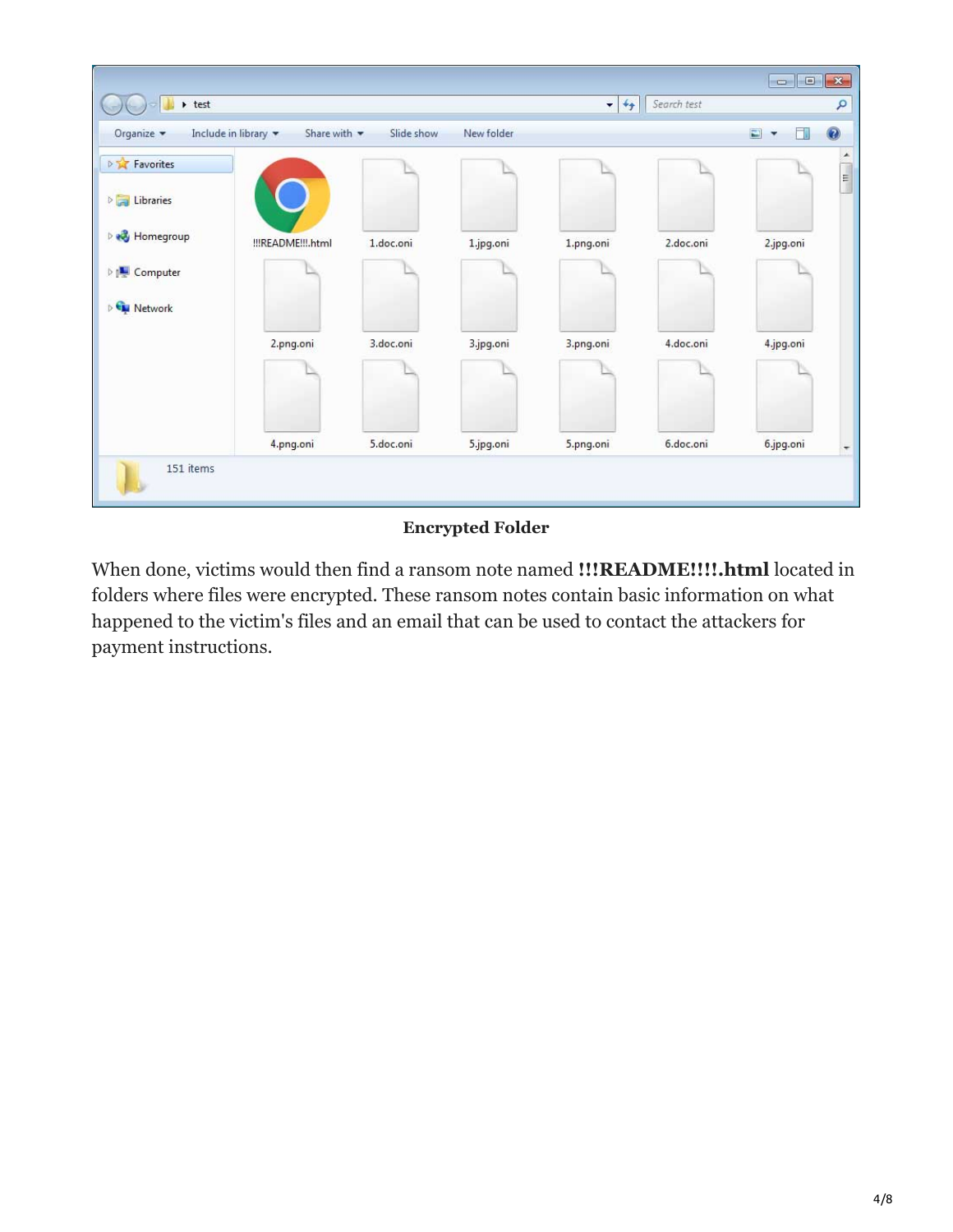

**ONI Ransom Note**

This is all standard procedure for GlobeImposter ransomware variants.

It gets more interesting, though, when Cybereason discovered that the attackers were also using another ransomware on certain computers. This ransomware is being called MBR-ONI because it encrypts the actual as it encrypts the actual file system and then replaces the MBR, or Master Boot Record, with a password protected lock screen that is displayed before Windows boots.

It does this by utilizing the legitimate [DiskCryptor](https://diskcryptor.net/wiki/Main_Page) program, which was recently used by the [Bad Rabbit Ransomware](https://www.bleepingcomputer.com/news/security/bad-rabbit-ransomware-outbreak-also-used-nsa-exploit/) attack, to encrypt the file system and requires a password to make it accessible again.



**MBR-ONI Lock Screen Source: Cybereason**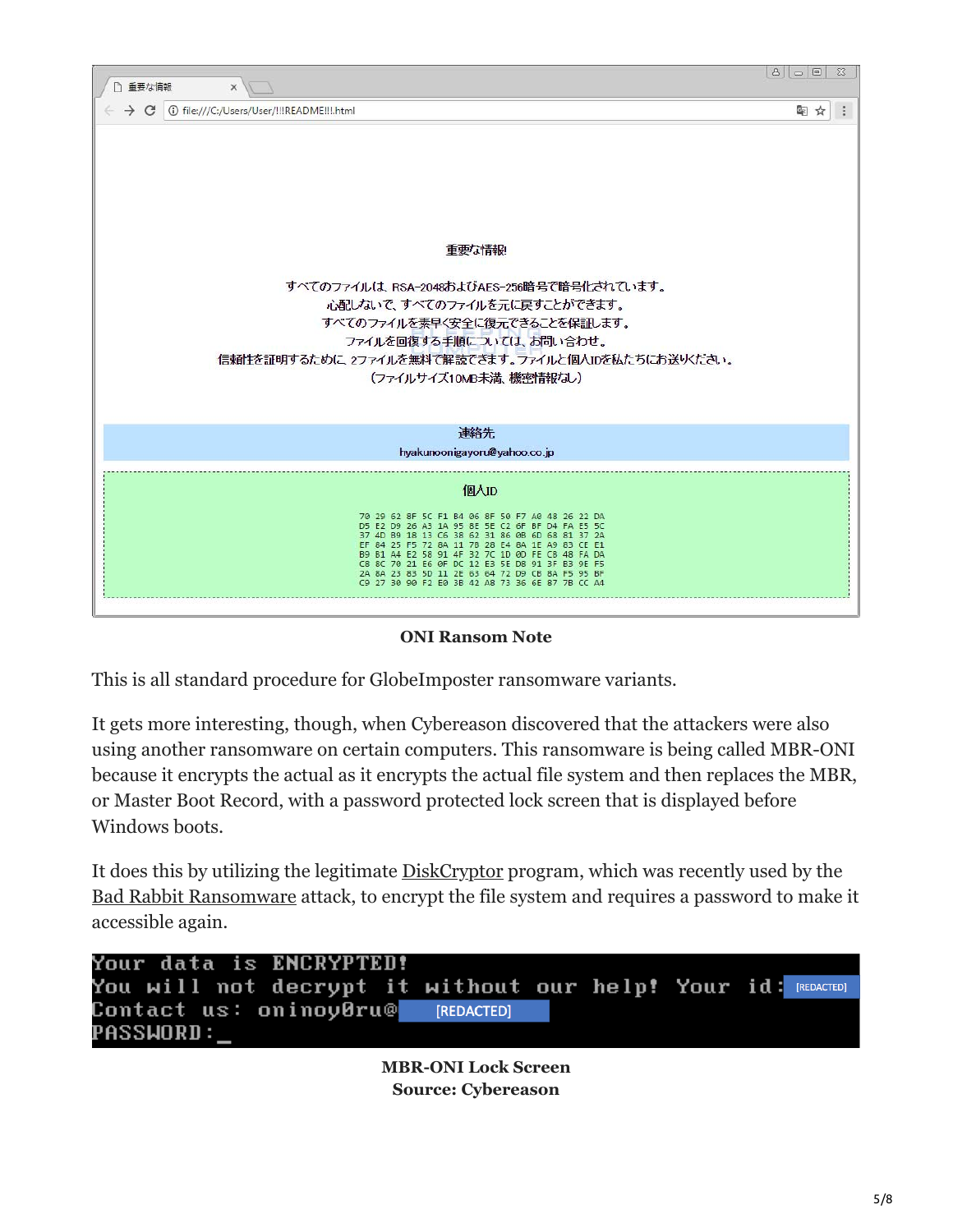According to Cybereason, MBR-ONI was only deployed on active directory servers or "critical assets".

Unlike the [NotPetya attack](https://www.bleepingcomputer.com/news/security/wannacry-d-j-vu-petya-ransomware-outbreak-wreaking-havoc-across-the-globe/) which would not allow decryption of the file system, ONI and MBR-ONI are legitimate ransomware infections that can be decrypted if the victim acquires the decryption key. While Cybereason has told BleepingComputer that there have been no reports of victim's paying the ransom or even contacting the attackers, the way these ransomware were used is not commonly done.

The question remains as to whether the attackers were using ONI to earn some extra money after they finished their attack, to make computers and files inaccessible to cover their traces, or maybe even both. Only time will tell.

## **Related Articles:**

[New 'Cheers' Linux ransomware targets VMware ESXi servers](https://www.bleepingcomputer.com/news/security/new-cheers-linux-ransomware-targets-vmware-esxi-servers/)

[SpiceJet airline passengers stranded after ransomware attack](https://www.bleepingcomputer.com/news/security/spicejet-airline-passengers-stranded-after-ransomware-attack/)

[US Senate: Govt's ransomware fight hindered by limited reporting](https://www.bleepingcomputer.com/news/security/us-senate-govt-s-ransomware-fight-hindered-by-limited-reporting/)

[New RansomHouse group sets up extortion market, adds first victims](https://www.bleepingcomputer.com/news/security/new-ransomhouse-group-sets-up-extortion-market-adds-first-victims/)

[Ransomware attack exposes data of 500,000 Chicago students](https://www.bleepingcomputer.com/news/security/ransomware-attack-exposes-data-of-500-000-chicago-students/)

## **IOCs**

### **Hashes:**

SHA256: 9bba34947b9b2f9d52aeb45b342637ce93d6683bbf8e352da53dae053da37ae6 (GlobeImposter Variant)

### **Files associated with ONI:**

!!!README!!!.html

### **ONI Ransom Note (Japanese):**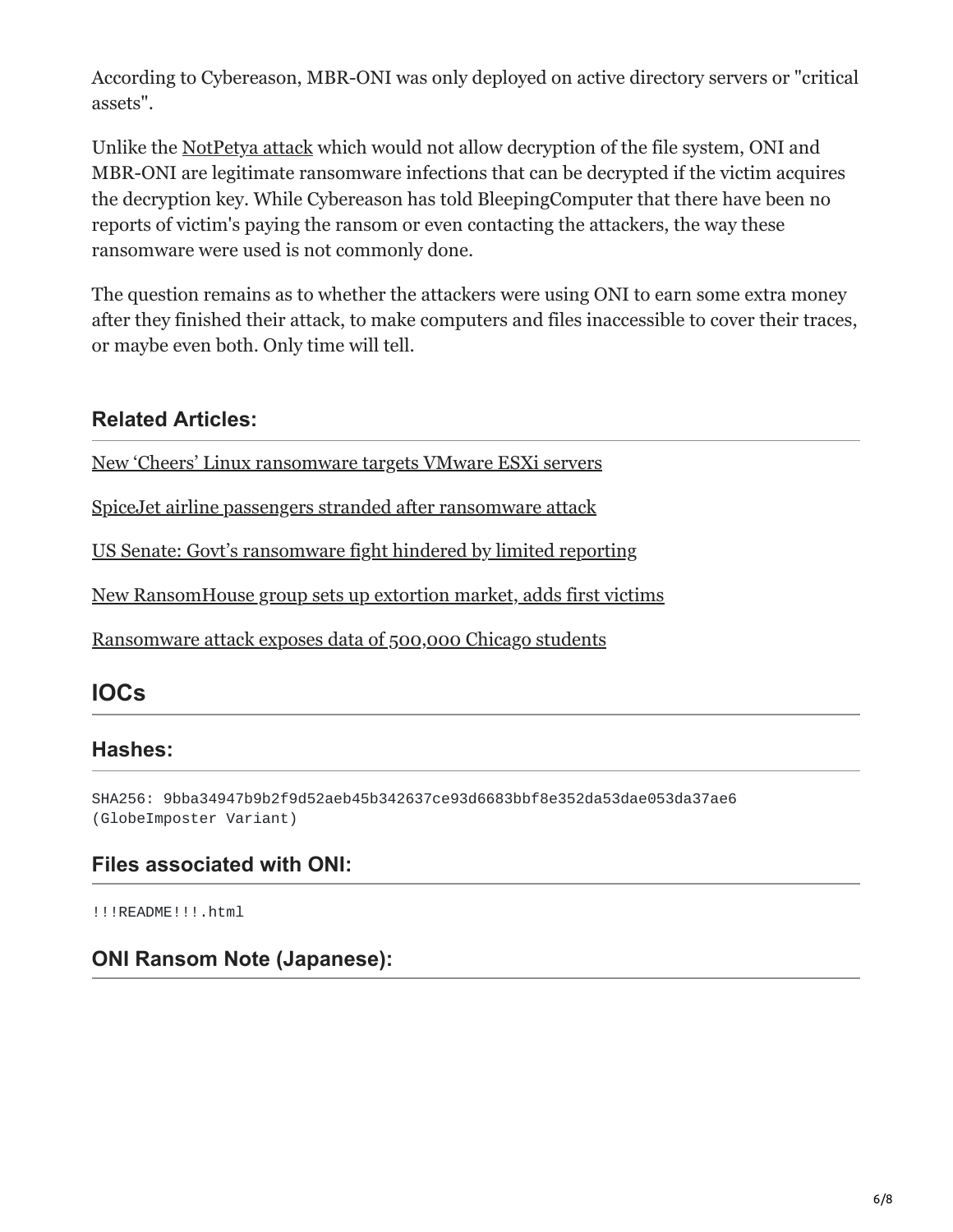#### 重要な情報!

すべてのファイルは、RSA-2048およびAES-256暗号で暗号化されています。 心配しないで、すべてのファイルを元に戻すことができます。 すべてのファイルを素早く安全に復元できることを保証します。 ファイルを回復する手順については、お問い合わせ。 信頼性を証明するために、2ファイルを無料で解読できます。ファイルと個人IDを私たちにお送りください。 (ファイルサイズ10MB未満、機密情報なし)

連絡先 hyakunoonigayoru@yahoo.co.jp

#### **ONI Ransom Note (English Translation):**

Important information!

All files are encrypted with RSA - 2048 and AES - 256 ciphers. Do not worry, you can restore all the files. We guarantee that all files can be safely restored quickly and safely. For instructions on recovering files, contact us. To prove reliability, you can decipher two files for free. Please send us the file and personal ID. (File size less than 10 MB, no confidential information)

contact information hyakunoonigayoru@yahoo.co.jp

#### [Lawrence Abrams](https://www.bleepingcomputer.com/author/lawrence-abrams/)

Lawrence Abrams is the owner and Editor in Chief of BleepingComputer.com. Lawrence's area of expertise includes Windows, malware removal, and computer forensics. Lawrence Abrams is a co-author of the Winternals Defragmentation, Recovery, and Administration Field Guide and the technical editor for Rootkits for Dummies.

- [Previous Article](https://www.bleepingcomputer.com/news/security/facebook-phishing-campaign-targets-android-and-ios-users/)
- [Next Article](https://www.bleepingcomputer.com/news/technology/new-vibwrite-system-uses-finger-vibrations-to-authenticate-users/)

#### <span id="page-6-0"></span>**Comments**